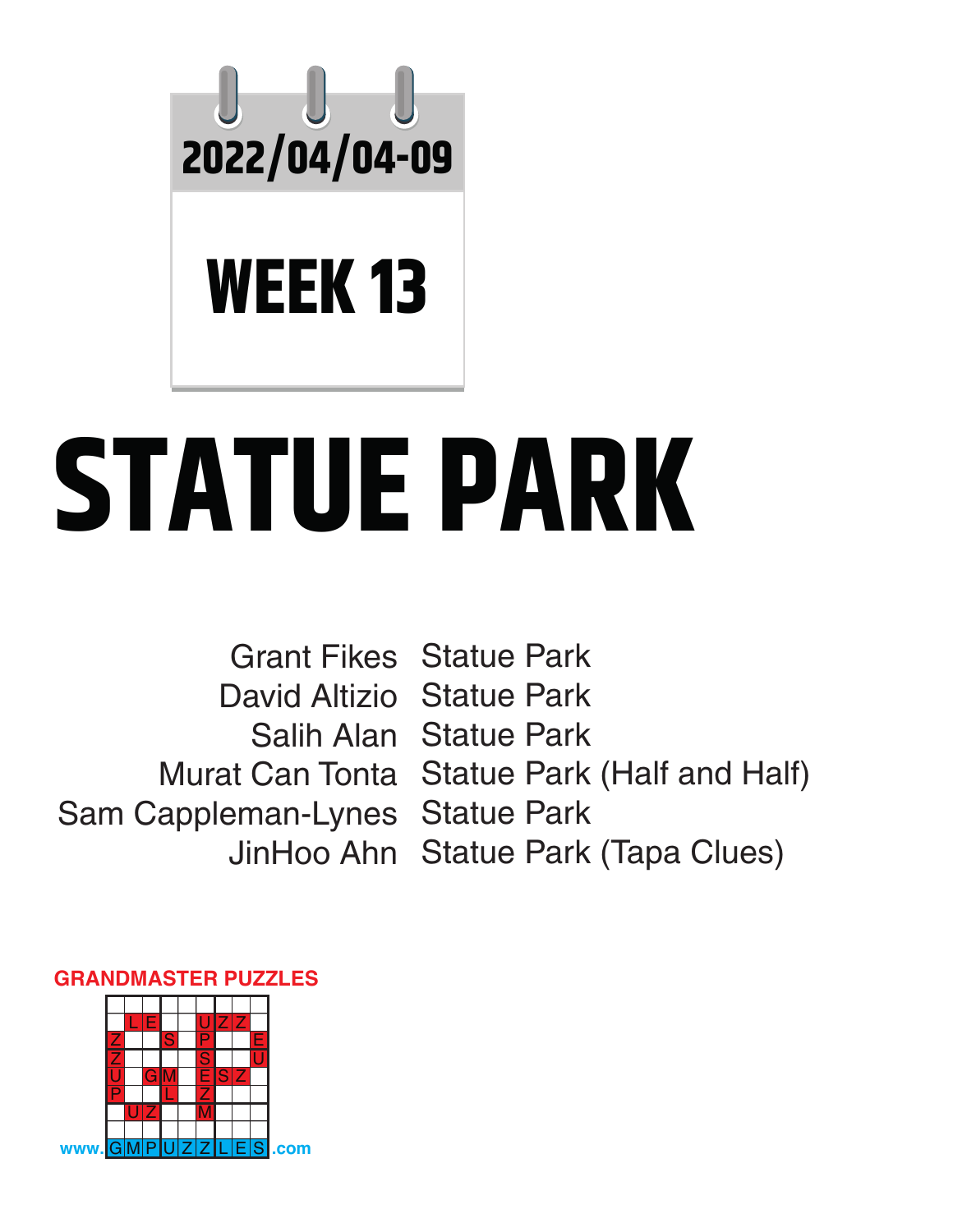

*Magic Mirror*

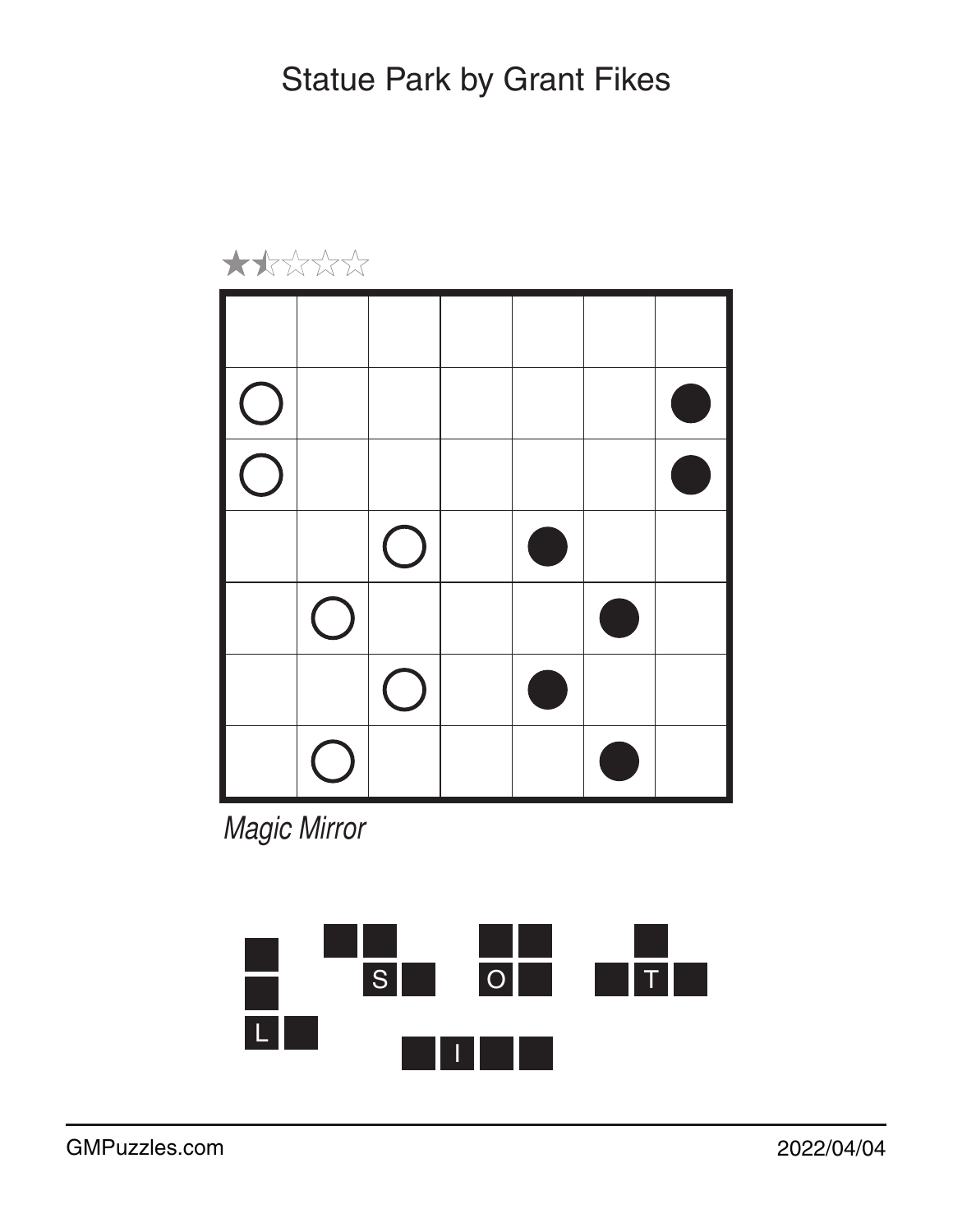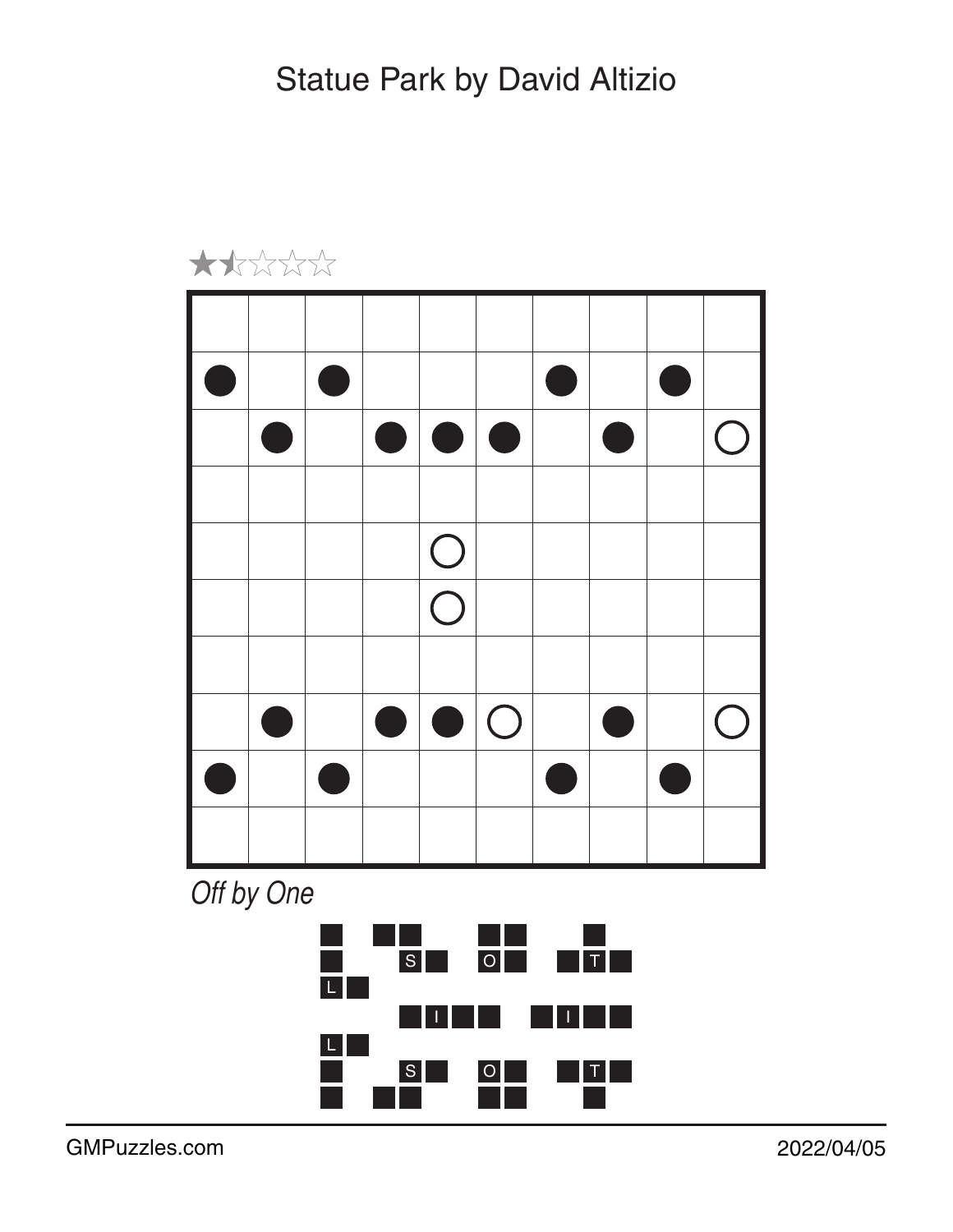

P V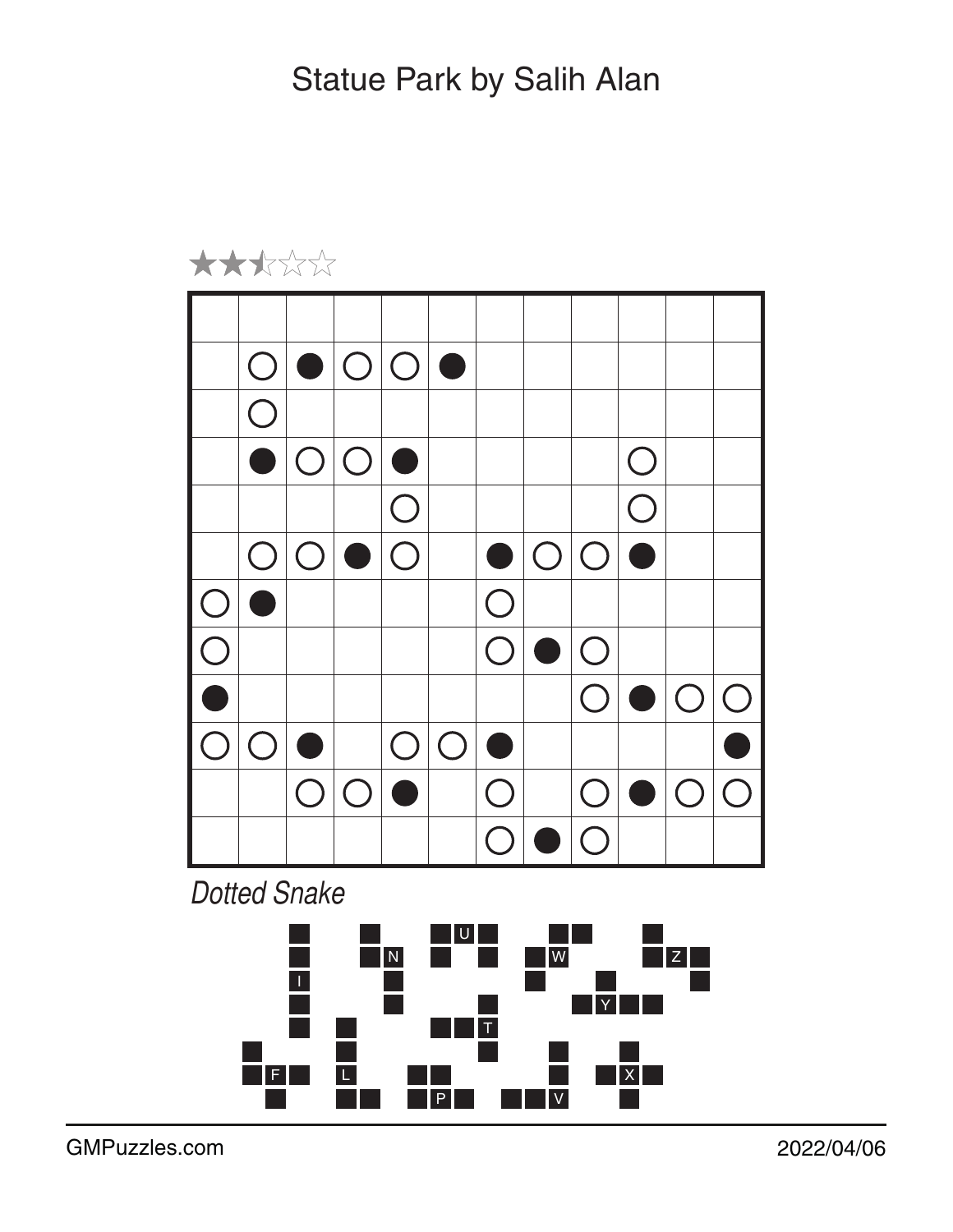## Statue Park (Half and Half) by Murat Can Tonta

Rules: Standard Statue Park rules, using a double tetromino set. Also, there are some given cages with dashed lines. In each cage, exactly half of the total number of cells must be occupied by tetrominoes.



*Where Are the Circles?*

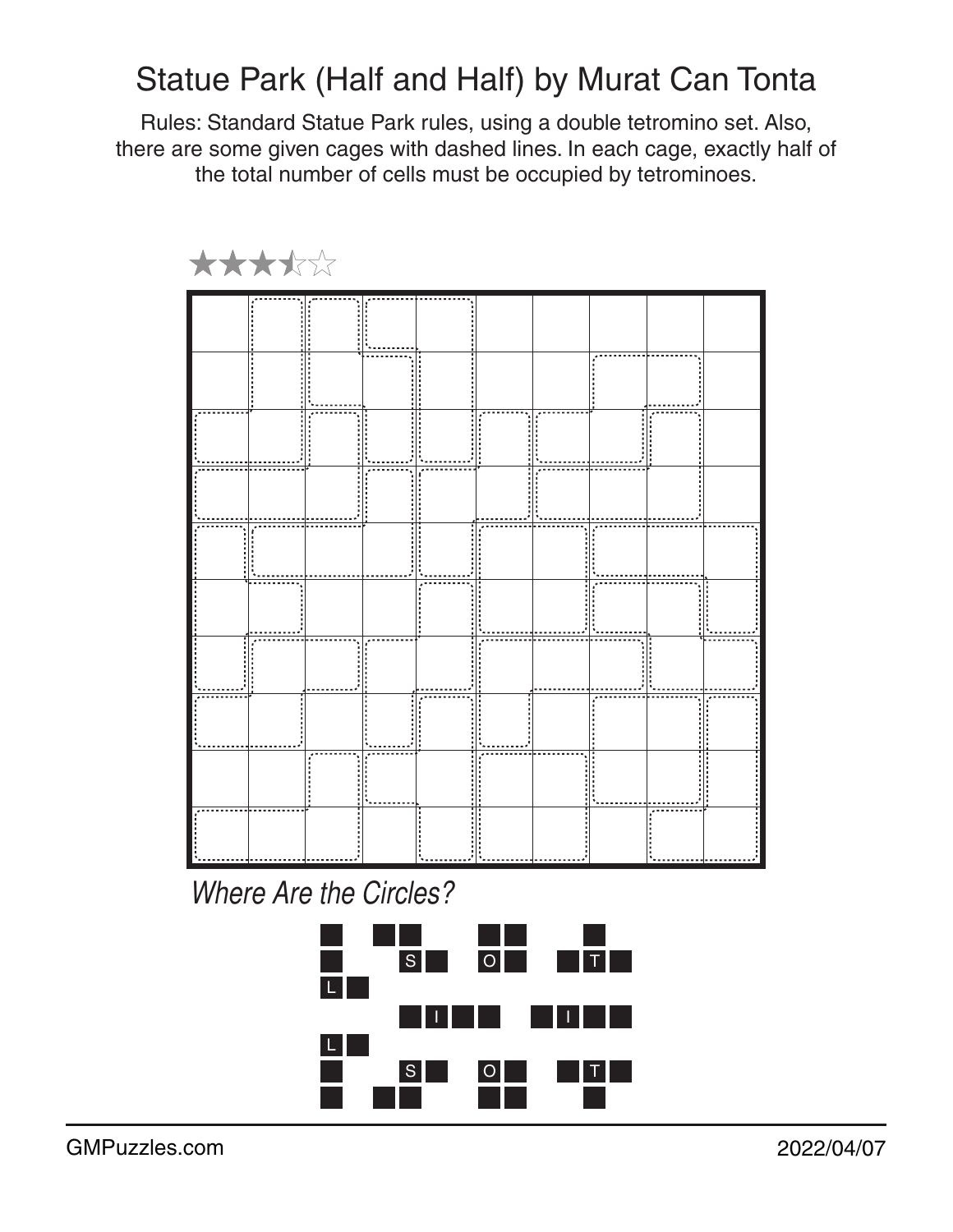



*Boxes*



GMPuzzles.com 2022/04/08